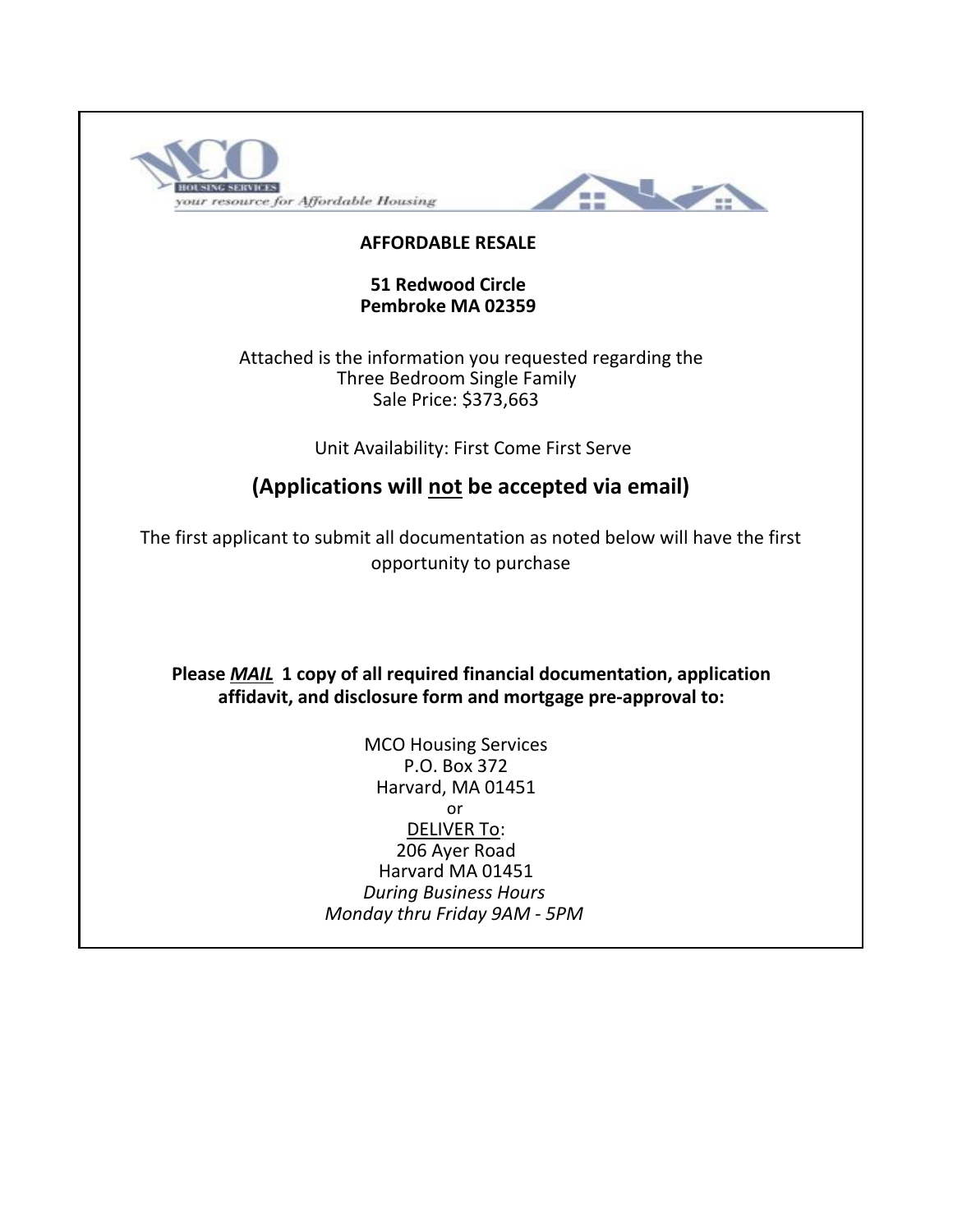



### **Three Bedroom Single Family**

## **51 Redwood Circle Pembroke MA 02359**

#### **Sale Price: \$373,663**

|                         |                        |                                             | # of   |           |
|-------------------------|------------------------|---------------------------------------------|--------|-----------|
| <b>Unit Information</b> |                        | <b>Eligibility Criteria</b>                 | People | Limit     |
| # of Bedrooms:          | 3                      | 1. Income Limits                            | 1      | \$70,750  |
| # of Bathrooms:         | $\mathcal{P}$          |                                             | 2      | \$80,850  |
| Parking:                | Surface                |                                             | 3      | \$90,950  |
| Year Built:             | 1996                   |                                             | 4      | \$101,050 |
| $Sq. Ft.$ :             | 1536                   |                                             | 5      | \$109,150 |
| Heat:                   | Gas                    |                                             | 6      | \$117,250 |
|                         |                        | 2. Asset Limits @ \$75,000                  |        |           |
| Appliances:             | Dishwasher, Microwave, |                                             |        |           |
|                         | Range                  | 3. Must be first time homebuyer             |        |           |
| Air Conditioning:       | Central A/C            | (exceptions may apply)                      |        |           |
| HOA Fee:                | \$500 / Year           |                                             |        |           |
|                         |                        |                                             |        |           |
| <b>Estimated Annual</b> |                        | Please go to www.mcohousingservices.com for |        |           |
| Taxes:                  | \$3,736 / Year         | more info and to download the application.  |        |           |



Great Commuter Location



Karen Morand (978) 235-5595 www.mcohousingservices.com Harvard MA 01451

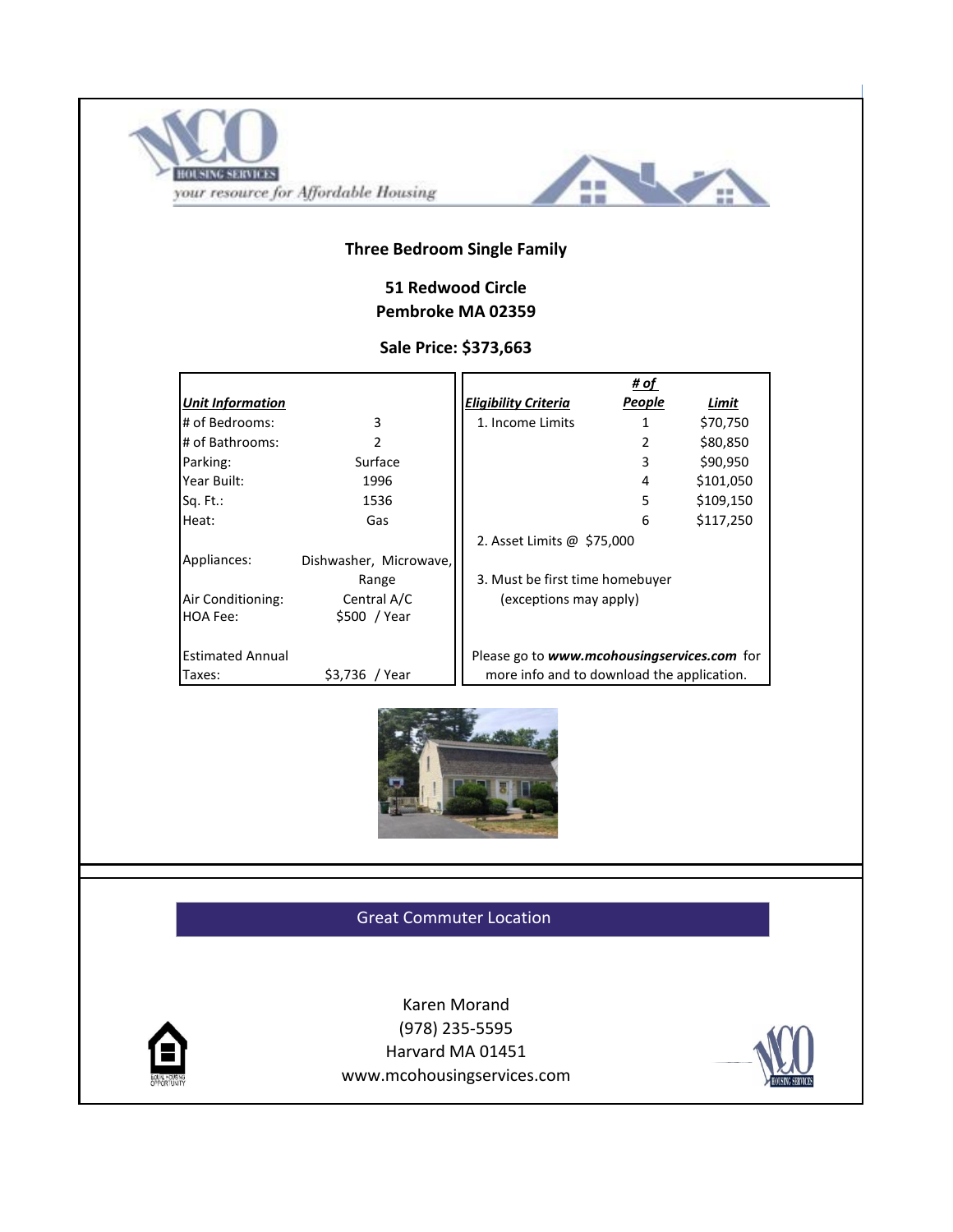|        | your resource for Affordable Housing                                                                                                                                                                                                                                                                                                   |  |  |  |  |  |  |  |  |  |  |
|--------|----------------------------------------------------------------------------------------------------------------------------------------------------------------------------------------------------------------------------------------------------------------------------------------------------------------------------------------|--|--|--|--|--|--|--|--|--|--|
|        | <b>REQUIRED FINANCIAL DOCUMENTATION</b>                                                                                                                                                                                                                                                                                                |  |  |  |  |  |  |  |  |  |  |
|        | (Please check circles below to indicate you have included the following documentation in your package)                                                                                                                                                                                                                                 |  |  |  |  |  |  |  |  |  |  |
|        | Following are the required financial documentation. Please provide a copy of all applicable information.                                                                                                                                                                                                                               |  |  |  |  |  |  |  |  |  |  |
| ()     | a. A mortgage pre-approval letter showing you are able to secure a mortgage. The mortgage must be from a<br>Mass Housing approved lender and they must have determined your mortgage eligibility based on your credit<br>score. An online mortgage pre-approval will not be accepted. This mortgage must be a 30 yr conventional loan. |  |  |  |  |  |  |  |  |  |  |
| $($ )  | b. Federal Tax Returns - Last 3 years (DO NOT SEND MASS STATE TAXES)                                                                                                                                                                                                                                                                   |  |  |  |  |  |  |  |  |  |  |
|        | c. W2 and/or 1099-R Forms: Last 3 years                                                                                                                                                                                                                                                                                                |  |  |  |  |  |  |  |  |  |  |
| O      | d. Asset Statement: Current statements including 6 months checking accounts (full statement showing<br>activity/every page front and back), saving accounts (full statement), investment accounts including retirement,<br>certificate of deposit, property, down payment gift amount etc.                                             |  |  |  |  |  |  |  |  |  |  |
| ( )    | e. Five (5) consecutive pay stubs ending within one month of unit application for all jobs (check/direct deposit<br>stubs). For unemployment, copies of unemployment checks or DOR verification stating benefits received.                                                                                                             |  |  |  |  |  |  |  |  |  |  |
| ( )    | f. Social Security: official statement of monthly amount received for year in review and statement of total<br>amount received for latest tax year.                                                                                                                                                                                    |  |  |  |  |  |  |  |  |  |  |
|        | g. Pension: statements indicating amount received for year in review and statement of total amount received for<br>latest tax year.                                                                                                                                                                                                    |  |  |  |  |  |  |  |  |  |  |
|        | h. Child support and alimony: document indicating the payment amount.                                                                                                                                                                                                                                                                  |  |  |  |  |  |  |  |  |  |  |
|        | i. Proof of student status for dependent household members over age of 18 and full-time students.                                                                                                                                                                                                                                      |  |  |  |  |  |  |  |  |  |  |
| $(\ )$ | j. If you intend to utilize a gift from a family member to assist with the down payment, please advise us of the gift<br>amount with the name and telephone number of the person providing the gift.                                                                                                                                   |  |  |  |  |  |  |  |  |  |  |
|        | k. If you have a home to sell a market analysis is required along with a copy of your last mortgage statement.                                                                                                                                                                                                                         |  |  |  |  |  |  |  |  |  |  |
|        | MAIL all documentation, mortgage pre-approval, and application to:                                                                                                                                                                                                                                                                     |  |  |  |  |  |  |  |  |  |  |
|        | <b>MCO Housing Services</b><br>P.O. Box 372<br>Harvard, MA 01451                                                                                                                                                                                                                                                                       |  |  |  |  |  |  |  |  |  |  |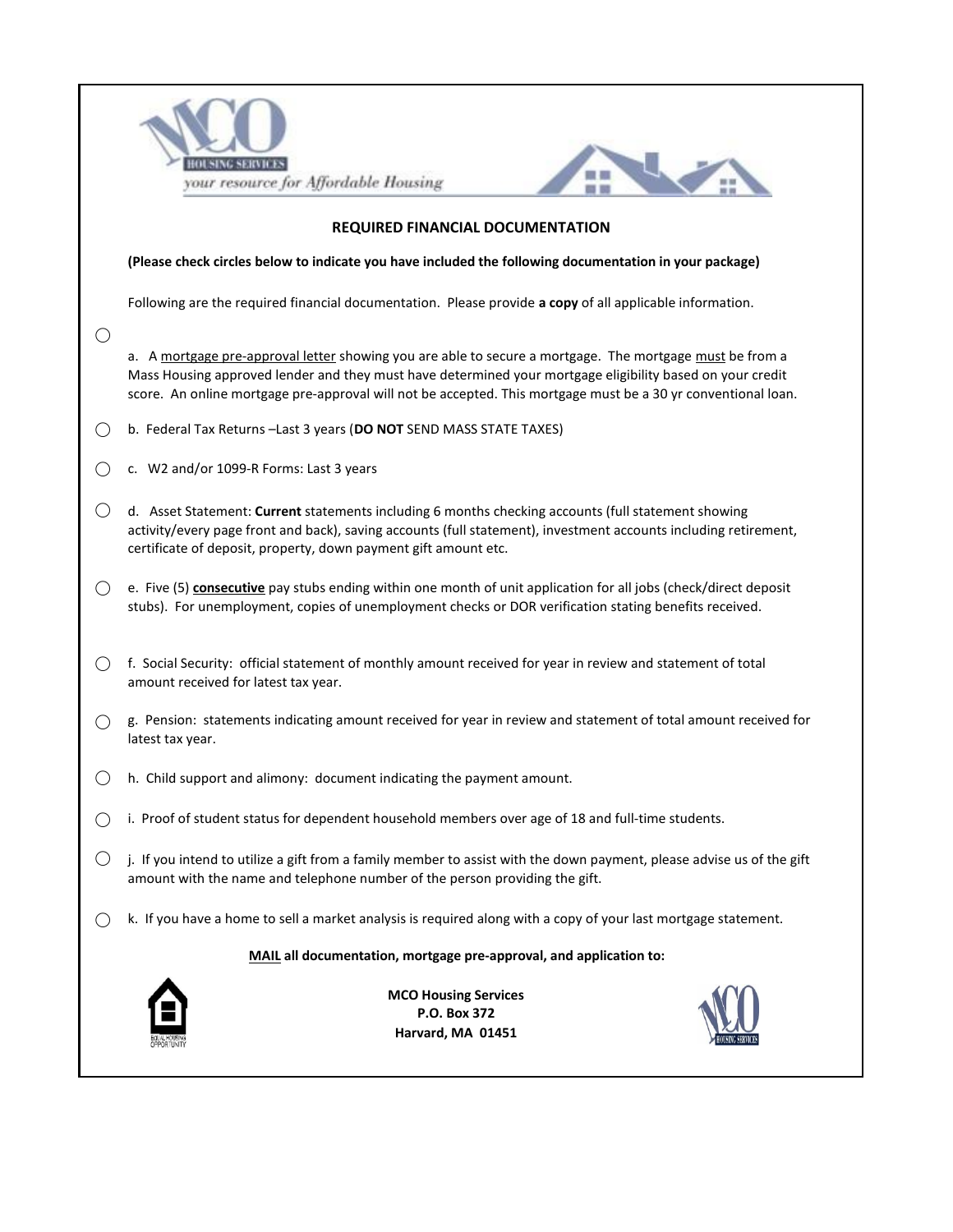| Date Received: Note that the state of the state of the state of the state of the state of the state of the state of the state of the state of the state of the state of the state of the state of the state of the state of th<br><b>BUYER APPLICATION</b><br>51 Redwood Circle, Pembroke MA 02359<br>PERSONAL INFORMATION<br>Telephone: ________________<br>Email:<br><u> 1980 - Jan James James James James James James James James James James James James James James James James J</u><br>Have you owned a home? __________________ If so, when did you sell? ________________________________<br>FINANCIAL WORKSHEET: (Include all Household Income, including gross wages, retirement income (if drawing<br>on it for income), business income, veterans benefits, alimony/child support, unemployment compensation,<br>social security, pension/disability income, supplement second income and dividend income.)<br>Borrowers Monthly Base Income<br>(Gross)<br>Other Income, specify<br>Co-Borrowers Monthly Base Income<br>the control of the control of the control of<br>(Gross)<br>Other Income, specify<br><b>TOTAL MONTHLY INCOME:</b><br>HOUSEHOLD ASSETS: Complete all that apply with current account balances<br>Checking (avg balance for 3 months)<br>Savings<br>Stocks, Bonds, Treasury Bills, CD or<br>Money Market Accounts and Mutual<br>Funds<br>Individual Retirement, 401K and Keogh<br>accounts<br>Retirement or Pension Funds (amount<br>you can withdraw without penalty)<br>Revocable trusts |  |  |
|-------------------------------------------------------------------------------------------------------------------------------------------------------------------------------------------------------------------------------------------------------------------------------------------------------------------------------------------------------------------------------------------------------------------------------------------------------------------------------------------------------------------------------------------------------------------------------------------------------------------------------------------------------------------------------------------------------------------------------------------------------------------------------------------------------------------------------------------------------------------------------------------------------------------------------------------------------------------------------------------------------------------------------------------------------------------------------------------------------------------------------------------------------------------------------------------------------------------------------------------------------------------------------------------------------------------------------------------------------------------------------------------------------------------------------------------------------------------------------------------------------------------------------|--|--|
|                                                                                                                                                                                                                                                                                                                                                                                                                                                                                                                                                                                                                                                                                                                                                                                                                                                                                                                                                                                                                                                                                                                                                                                                                                                                                                                                                                                                                                                                                                                               |  |  |
|                                                                                                                                                                                                                                                                                                                                                                                                                                                                                                                                                                                                                                                                                                                                                                                                                                                                                                                                                                                                                                                                                                                                                                                                                                                                                                                                                                                                                                                                                                                               |  |  |
|                                                                                                                                                                                                                                                                                                                                                                                                                                                                                                                                                                                                                                                                                                                                                                                                                                                                                                                                                                                                                                                                                                                                                                                                                                                                                                                                                                                                                                                                                                                               |  |  |
|                                                                                                                                                                                                                                                                                                                                                                                                                                                                                                                                                                                                                                                                                                                                                                                                                                                                                                                                                                                                                                                                                                                                                                                                                                                                                                                                                                                                                                                                                                                               |  |  |
|                                                                                                                                                                                                                                                                                                                                                                                                                                                                                                                                                                                                                                                                                                                                                                                                                                                                                                                                                                                                                                                                                                                                                                                                                                                                                                                                                                                                                                                                                                                               |  |  |
|                                                                                                                                                                                                                                                                                                                                                                                                                                                                                                                                                                                                                                                                                                                                                                                                                                                                                                                                                                                                                                                                                                                                                                                                                                                                                                                                                                                                                                                                                                                               |  |  |
|                                                                                                                                                                                                                                                                                                                                                                                                                                                                                                                                                                                                                                                                                                                                                                                                                                                                                                                                                                                                                                                                                                                                                                                                                                                                                                                                                                                                                                                                                                                               |  |  |
|                                                                                                                                                                                                                                                                                                                                                                                                                                                                                                                                                                                                                                                                                                                                                                                                                                                                                                                                                                                                                                                                                                                                                                                                                                                                                                                                                                                                                                                                                                                               |  |  |
|                                                                                                                                                                                                                                                                                                                                                                                                                                                                                                                                                                                                                                                                                                                                                                                                                                                                                                                                                                                                                                                                                                                                                                                                                                                                                                                                                                                                                                                                                                                               |  |  |
|                                                                                                                                                                                                                                                                                                                                                                                                                                                                                                                                                                                                                                                                                                                                                                                                                                                                                                                                                                                                                                                                                                                                                                                                                                                                                                                                                                                                                                                                                                                               |  |  |
|                                                                                                                                                                                                                                                                                                                                                                                                                                                                                                                                                                                                                                                                                                                                                                                                                                                                                                                                                                                                                                                                                                                                                                                                                                                                                                                                                                                                                                                                                                                               |  |  |
|                                                                                                                                                                                                                                                                                                                                                                                                                                                                                                                                                                                                                                                                                                                                                                                                                                                                                                                                                                                                                                                                                                                                                                                                                                                                                                                                                                                                                                                                                                                               |  |  |
|                                                                                                                                                                                                                                                                                                                                                                                                                                                                                                                                                                                                                                                                                                                                                                                                                                                                                                                                                                                                                                                                                                                                                                                                                                                                                                                                                                                                                                                                                                                               |  |  |
|                                                                                                                                                                                                                                                                                                                                                                                                                                                                                                                                                                                                                                                                                                                                                                                                                                                                                                                                                                                                                                                                                                                                                                                                                                                                                                                                                                                                                                                                                                                               |  |  |
|                                                                                                                                                                                                                                                                                                                                                                                                                                                                                                                                                                                                                                                                                                                                                                                                                                                                                                                                                                                                                                                                                                                                                                                                                                                                                                                                                                                                                                                                                                                               |  |  |
|                                                                                                                                                                                                                                                                                                                                                                                                                                                                                                                                                                                                                                                                                                                                                                                                                                                                                                                                                                                                                                                                                                                                                                                                                                                                                                                                                                                                                                                                                                                               |  |  |
|                                                                                                                                                                                                                                                                                                                                                                                                                                                                                                                                                                                                                                                                                                                                                                                                                                                                                                                                                                                                                                                                                                                                                                                                                                                                                                                                                                                                                                                                                                                               |  |  |
|                                                                                                                                                                                                                                                                                                                                                                                                                                                                                                                                                                                                                                                                                                                                                                                                                                                                                                                                                                                                                                                                                                                                                                                                                                                                                                                                                                                                                                                                                                                               |  |  |
|                                                                                                                                                                                                                                                                                                                                                                                                                                                                                                                                                                                                                                                                                                                                                                                                                                                                                                                                                                                                                                                                                                                                                                                                                                                                                                                                                                                                                                                                                                                               |  |  |
| Equity in rental property or other<br>capital investments<br>Cash value of whole life or universal life                                                                                                                                                                                                                                                                                                                                                                                                                                                                                                                                                                                                                                                                                                                                                                                                                                                                                                                                                                                                                                                                                                                                                                                                                                                                                                                                                                                                                       |  |  |
| insurance policies<br>Down payment Gift                                                                                                                                                                                                                                                                                                                                                                                                                                                                                                                                                                                                                                                                                                                                                                                                                                                                                                                                                                                                                                                                                                                                                                                                                                                                                                                                                                                                                                                                                       |  |  |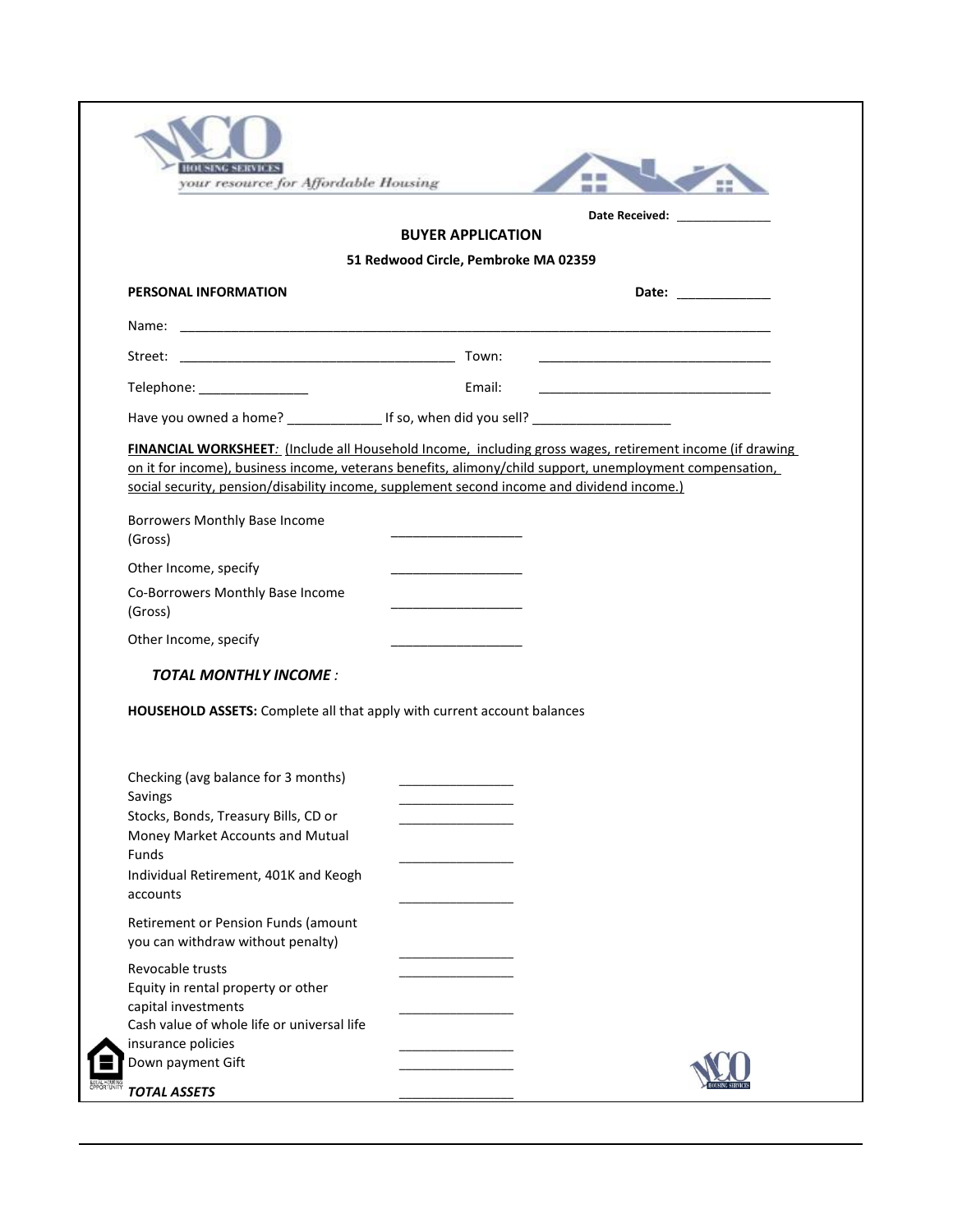| Street Address: _______________________City/State/Zip: _________________________<br>Date of Hire (approximate): _____________<br>Additional: ______________________ (Bonus, Commission, Overtime, etc.)<br><b>ABOUT YOUR FAMILY: (OPTIONAL)</b><br>You are requested to fill out the following section in order to assist us in fulfilling affirmative action<br>requirements. Please be advised that you should fill this out based upon family members that will be<br>living in the unit. Please check the appropriate categories:<br>(#) of<br>Applicant Co-Applicant Dependent<br>White<br>African American<br><u> 1989 - John Harry Barn, mars and de la partie de la partie de la partie de la partie de la partie de la parti</u><br>Hispanic/Latino<br>Asian or Pacific Islander<br>Cape Verdean<br>The total household size is _____________(This is very important to determine the maximum<br>allowable income for your household.)<br>HOUSEHOLD COMPOSITION (including applicants)<br>Age_____<br>Name Age Relationship Age<br><b>ADDITIONAL INFORMATION:</b><br>The MAXIMUM allowable annual income is as follows:<br>House-<br>5<br>6<br>hold<br>$\mathbf{1}$<br>$\overline{2}$<br>3<br>4<br>Size<br>Max<br>Income \$70,750<br>\$80,850<br>\$90,950<br>\$101,050<br>\$109,150<br>\$117,250<br>Limits<br>These income limits are FIRM and cannot be adjusted. Please be advised that the income to be used |  |              | <b>EMPLOYMENT STATUS</b><br>(include for all working household members. Attach separate sheet, if necessary) |  |  |
|--------------------------------------------------------------------------------------------------------------------------------------------------------------------------------------------------------------------------------------------------------------------------------------------------------------------------------------------------------------------------------------------------------------------------------------------------------------------------------------------------------------------------------------------------------------------------------------------------------------------------------------------------------------------------------------------------------------------------------------------------------------------------------------------------------------------------------------------------------------------------------------------------------------------------------------------------------------------------------------------------------------------------------------------------------------------------------------------------------------------------------------------------------------------------------------------------------------------------------------------------------------------------------------------------------------------------------------------------------------------------------------------------------------------------|--|--------------|--------------------------------------------------------------------------------------------------------------|--|--|
|                                                                                                                                                                                                                                                                                                                                                                                                                                                                                                                                                                                                                                                                                                                                                                                                                                                                                                                                                                                                                                                                                                                                                                                                                                                                                                                                                                                                                          |  |              |                                                                                                              |  |  |
|                                                                                                                                                                                                                                                                                                                                                                                                                                                                                                                                                                                                                                                                                                                                                                                                                                                                                                                                                                                                                                                                                                                                                                                                                                                                                                                                                                                                                          |  |              |                                                                                                              |  |  |
|                                                                                                                                                                                                                                                                                                                                                                                                                                                                                                                                                                                                                                                                                                                                                                                                                                                                                                                                                                                                                                                                                                                                                                                                                                                                                                                                                                                                                          |  |              |                                                                                                              |  |  |
|                                                                                                                                                                                                                                                                                                                                                                                                                                                                                                                                                                                                                                                                                                                                                                                                                                                                                                                                                                                                                                                                                                                                                                                                                                                                                                                                                                                                                          |  |              |                                                                                                              |  |  |
|                                                                                                                                                                                                                                                                                                                                                                                                                                                                                                                                                                                                                                                                                                                                                                                                                                                                                                                                                                                                                                                                                                                                                                                                                                                                                                                                                                                                                          |  |              |                                                                                                              |  |  |
|                                                                                                                                                                                                                                                                                                                                                                                                                                                                                                                                                                                                                                                                                                                                                                                                                                                                                                                                                                                                                                                                                                                                                                                                                                                                                                                                                                                                                          |  |              |                                                                                                              |  |  |
|                                                                                                                                                                                                                                                                                                                                                                                                                                                                                                                                                                                                                                                                                                                                                                                                                                                                                                                                                                                                                                                                                                                                                                                                                                                                                                                                                                                                                          |  |              |                                                                                                              |  |  |
|                                                                                                                                                                                                                                                                                                                                                                                                                                                                                                                                                                                                                                                                                                                                                                                                                                                                                                                                                                                                                                                                                                                                                                                                                                                                                                                                                                                                                          |  |              |                                                                                                              |  |  |
|                                                                                                                                                                                                                                                                                                                                                                                                                                                                                                                                                                                                                                                                                                                                                                                                                                                                                                                                                                                                                                                                                                                                                                                                                                                                                                                                                                                                                          |  |              |                                                                                                              |  |  |
|                                                                                                                                                                                                                                                                                                                                                                                                                                                                                                                                                                                                                                                                                                                                                                                                                                                                                                                                                                                                                                                                                                                                                                                                                                                                                                                                                                                                                          |  |              |                                                                                                              |  |  |
|                                                                                                                                                                                                                                                                                                                                                                                                                                                                                                                                                                                                                                                                                                                                                                                                                                                                                                                                                                                                                                                                                                                                                                                                                                                                                                                                                                                                                          |  |              |                                                                                                              |  |  |
|                                                                                                                                                                                                                                                                                                                                                                                                                                                                                                                                                                                                                                                                                                                                                                                                                                                                                                                                                                                                                                                                                                                                                                                                                                                                                                                                                                                                                          |  |              |                                                                                                              |  |  |
|                                                                                                                                                                                                                                                                                                                                                                                                                                                                                                                                                                                                                                                                                                                                                                                                                                                                                                                                                                                                                                                                                                                                                                                                                                                                                                                                                                                                                          |  |              |                                                                                                              |  |  |
|                                                                                                                                                                                                                                                                                                                                                                                                                                                                                                                                                                                                                                                                                                                                                                                                                                                                                                                                                                                                                                                                                                                                                                                                                                                                                                                                                                                                                          |  |              |                                                                                                              |  |  |
|                                                                                                                                                                                                                                                                                                                                                                                                                                                                                                                                                                                                                                                                                                                                                                                                                                                                                                                                                                                                                                                                                                                                                                                                                                                                                                                                                                                                                          |  |              |                                                                                                              |  |  |
|                                                                                                                                                                                                                                                                                                                                                                                                                                                                                                                                                                                                                                                                                                                                                                                                                                                                                                                                                                                                                                                                                                                                                                                                                                                                                                                                                                                                                          |  |              |                                                                                                              |  |  |
|                                                                                                                                                                                                                                                                                                                                                                                                                                                                                                                                                                                                                                                                                                                                                                                                                                                                                                                                                                                                                                                                                                                                                                                                                                                                                                                                                                                                                          |  |              |                                                                                                              |  |  |
|                                                                                                                                                                                                                                                                                                                                                                                                                                                                                                                                                                                                                                                                                                                                                                                                                                                                                                                                                                                                                                                                                                                                                                                                                                                                                                                                                                                                                          |  |              |                                                                                                              |  |  |
|                                                                                                                                                                                                                                                                                                                                                                                                                                                                                                                                                                                                                                                                                                                                                                                                                                                                                                                                                                                                                                                                                                                                                                                                                                                                                                                                                                                                                          |  |              |                                                                                                              |  |  |
|                                                                                                                                                                                                                                                                                                                                                                                                                                                                                                                                                                                                                                                                                                                                                                                                                                                                                                                                                                                                                                                                                                                                                                                                                                                                                                                                                                                                                          |  |              |                                                                                                              |  |  |
|                                                                                                                                                                                                                                                                                                                                                                                                                                                                                                                                                                                                                                                                                                                                                                                                                                                                                                                                                                                                                                                                                                                                                                                                                                                                                                                                                                                                                          |  |              |                                                                                                              |  |  |
|                                                                                                                                                                                                                                                                                                                                                                                                                                                                                                                                                                                                                                                                                                                                                                                                                                                                                                                                                                                                                                                                                                                                                                                                                                                                                                                                                                                                                          |  |              |                                                                                                              |  |  |
|                                                                                                                                                                                                                                                                                                                                                                                                                                                                                                                                                                                                                                                                                                                                                                                                                                                                                                                                                                                                                                                                                                                                                                                                                                                                                                                                                                                                                          |  |              |                                                                                                              |  |  |
|                                                                                                                                                                                                                                                                                                                                                                                                                                                                                                                                                                                                                                                                                                                                                                                                                                                                                                                                                                                                                                                                                                                                                                                                                                                                                                                                                                                                                          |  |              |                                                                                                              |  |  |
|                                                                                                                                                                                                                                                                                                                                                                                                                                                                                                                                                                                                                                                                                                                                                                                                                                                                                                                                                                                                                                                                                                                                                                                                                                                                                                                                                                                                                          |  |              |                                                                                                              |  |  |
|                                                                                                                                                                                                                                                                                                                                                                                                                                                                                                                                                                                                                                                                                                                                                                                                                                                                                                                                                                                                                                                                                                                                                                                                                                                                                                                                                                                                                          |  |              |                                                                                                              |  |  |
|                                                                                                                                                                                                                                                                                                                                                                                                                                                                                                                                                                                                                                                                                                                                                                                                                                                                                                                                                                                                                                                                                                                                                                                                                                                                                                                                                                                                                          |  |              |                                                                                                              |  |  |
|                                                                                                                                                                                                                                                                                                                                                                                                                                                                                                                                                                                                                                                                                                                                                                                                                                                                                                                                                                                                                                                                                                                                                                                                                                                                                                                                                                                                                          |  |              |                                                                                                              |  |  |
|                                                                                                                                                                                                                                                                                                                                                                                                                                                                                                                                                                                                                                                                                                                                                                                                                                                                                                                                                                                                                                                                                                                                                                                                                                                                                                                                                                                                                          |  |              |                                                                                                              |  |  |
|                                                                                                                                                                                                                                                                                                                                                                                                                                                                                                                                                                                                                                                                                                                                                                                                                                                                                                                                                                                                                                                                                                                                                                                                                                                                                                                                                                                                                          |  |              |                                                                                                              |  |  |
|                                                                                                                                                                                                                                                                                                                                                                                                                                                                                                                                                                                                                                                                                                                                                                                                                                                                                                                                                                                                                                                                                                                                                                                                                                                                                                                                                                                                                          |  |              |                                                                                                              |  |  |
|                                                                                                                                                                                                                                                                                                                                                                                                                                                                                                                                                                                                                                                                                                                                                                                                                                                                                                                                                                                                                                                                                                                                                                                                                                                                                                                                                                                                                          |  |              |                                                                                                              |  |  |
|                                                                                                                                                                                                                                                                                                                                                                                                                                                                                                                                                                                                                                                                                                                                                                                                                                                                                                                                                                                                                                                                                                                                                                                                                                                                                                                                                                                                                          |  |              |                                                                                                              |  |  |
|                                                                                                                                                                                                                                                                                                                                                                                                                                                                                                                                                                                                                                                                                                                                                                                                                                                                                                                                                                                                                                                                                                                                                                                                                                                                                                                                                                                                                          |  |              |                                                                                                              |  |  |
|                                                                                                                                                                                                                                                                                                                                                                                                                                                                                                                                                                                                                                                                                                                                                                                                                                                                                                                                                                                                                                                                                                                                                                                                                                                                                                                                                                                                                          |  |              |                                                                                                              |  |  |
|                                                                                                                                                                                                                                                                                                                                                                                                                                                                                                                                                                                                                                                                                                                                                                                                                                                                                                                                                                                                                                                                                                                                                                                                                                                                                                                                                                                                                          |  |              |                                                                                                              |  |  |
|                                                                                                                                                                                                                                                                                                                                                                                                                                                                                                                                                                                                                                                                                                                                                                                                                                                                                                                                                                                                                                                                                                                                                                                                                                                                                                                                                                                                                          |  |              |                                                                                                              |  |  |
| should include income for all members of the household that are to be residing in the home. Applicants<br>will be responsible for all closing costs and down payments associated with the purchase of a home.                                                                                                                                                                                                                                                                                                                                                                                                                                                                                                                                                                                                                                                                                                                                                                                                                                                                                                                                                                                                                                                                                                                                                                                                            |  |              |                                                                                                              |  |  |
|                                                                                                                                                                                                                                                                                                                                                                                                                                                                                                                                                                                                                                                                                                                                                                                                                                                                                                                                                                                                                                                                                                                                                                                                                                                                                                                                                                                                                          |  |              |                                                                                                              |  |  |
| Date: ___________________                                                                                                                                                                                                                                                                                                                                                                                                                                                                                                                                                                                                                                                                                                                                                                                                                                                                                                                                                                                                                                                                                                                                                                                                                                                                                                                                                                                                |  |              |                                                                                                              |  |  |
| Applicant                                                                                                                                                                                                                                                                                                                                                                                                                                                                                                                                                                                                                                                                                                                                                                                                                                                                                                                                                                                                                                                                                                                                                                                                                                                                                                                                                                                                                |  |              |                                                                                                              |  |  |
| Signature                                                                                                                                                                                                                                                                                                                                                                                                                                                                                                                                                                                                                                                                                                                                                                                                                                                                                                                                                                                                                                                                                                                                                                                                                                                                                                                                                                                                                |  | Co-Applicant |                                                                                                              |  |  |